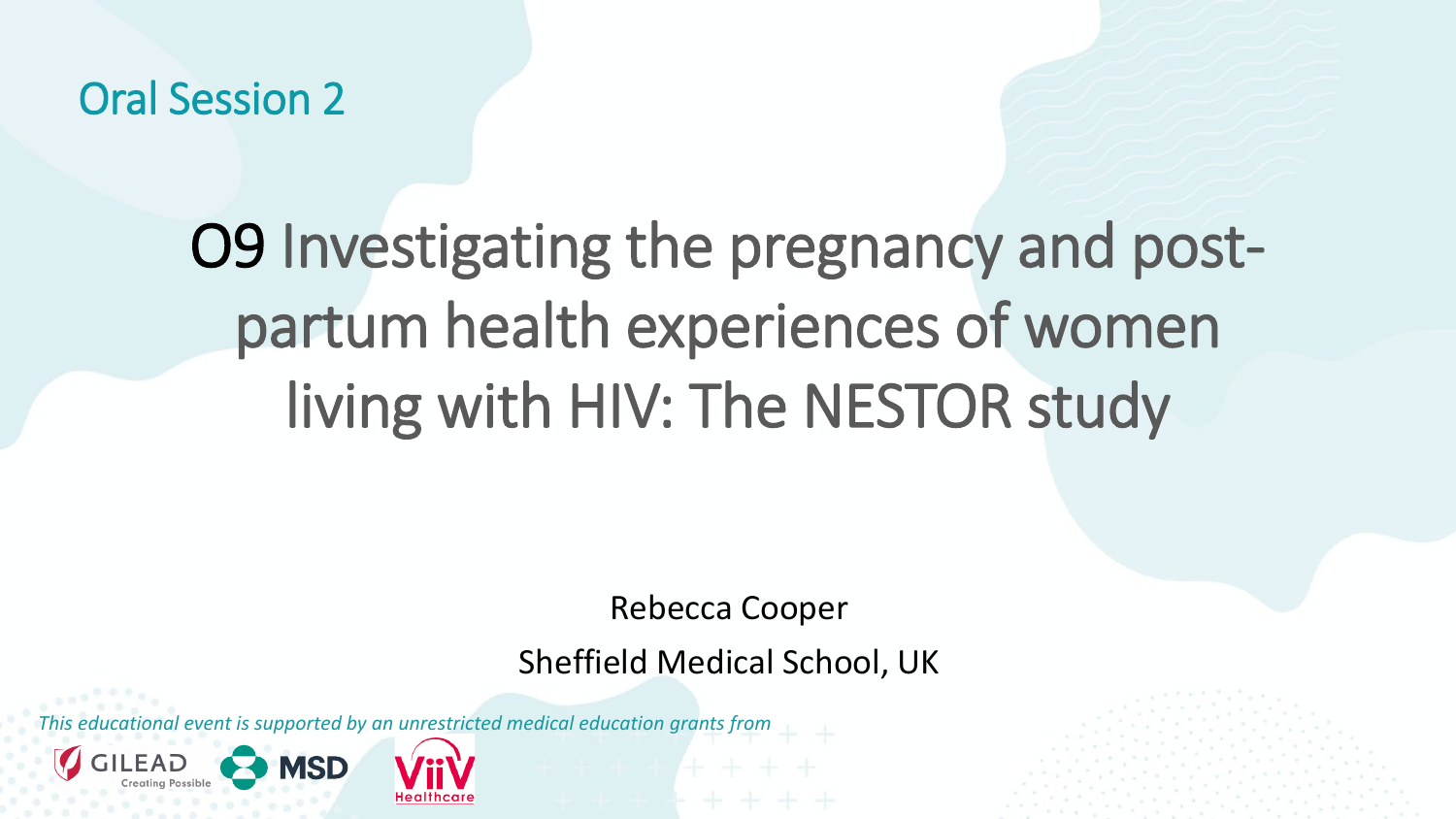# Investigating the pregnancy and postpartum health experiences of women living with HIV

By Rebecca Cooper Medical Sciences Research BSc Degree Project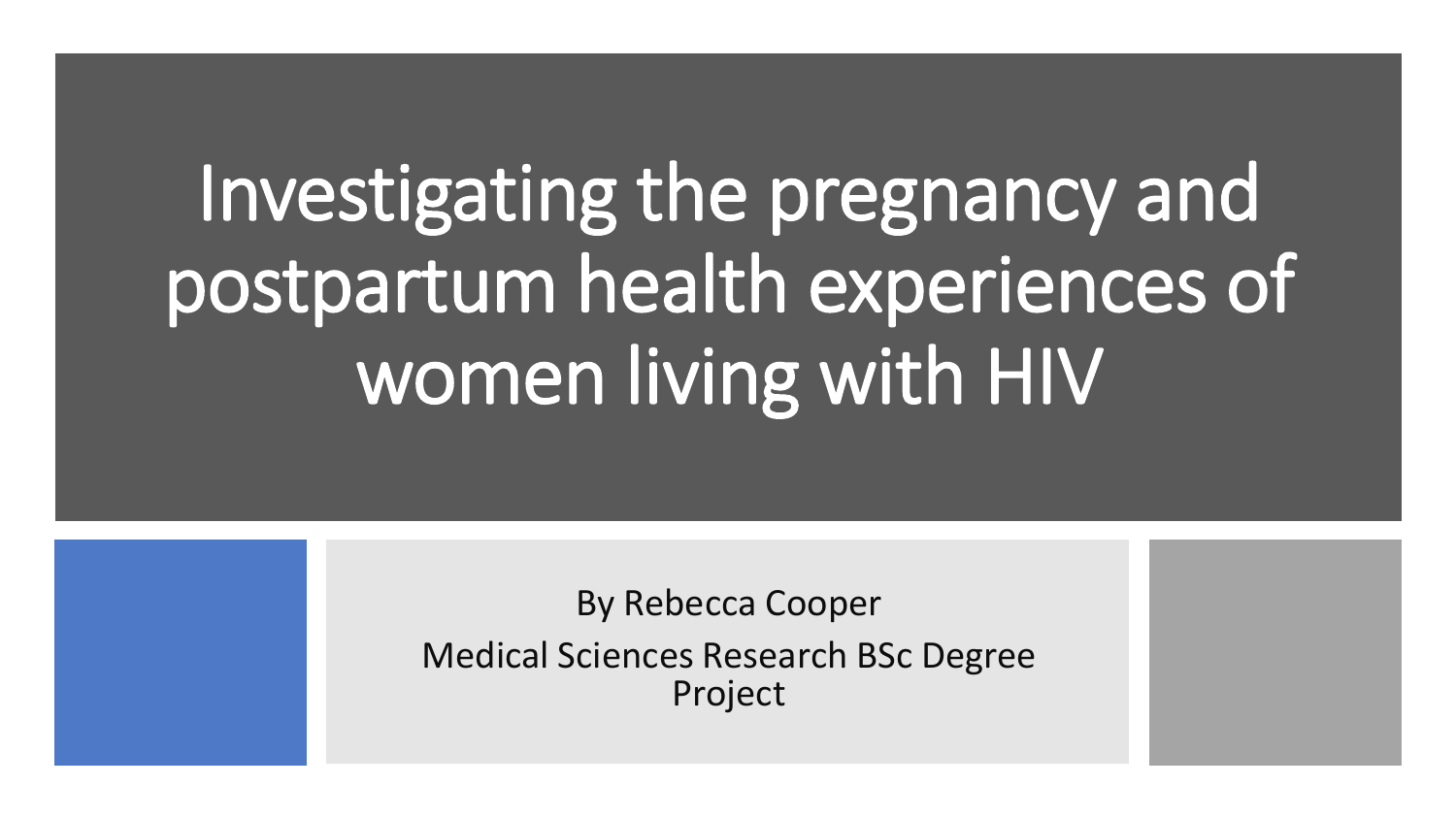### **Background**

Previous literature shows a reduced engagement with HIV care postpartum

Little existing literature on health experiences

Local experience of women living with HIV

Sought to gain deeper insight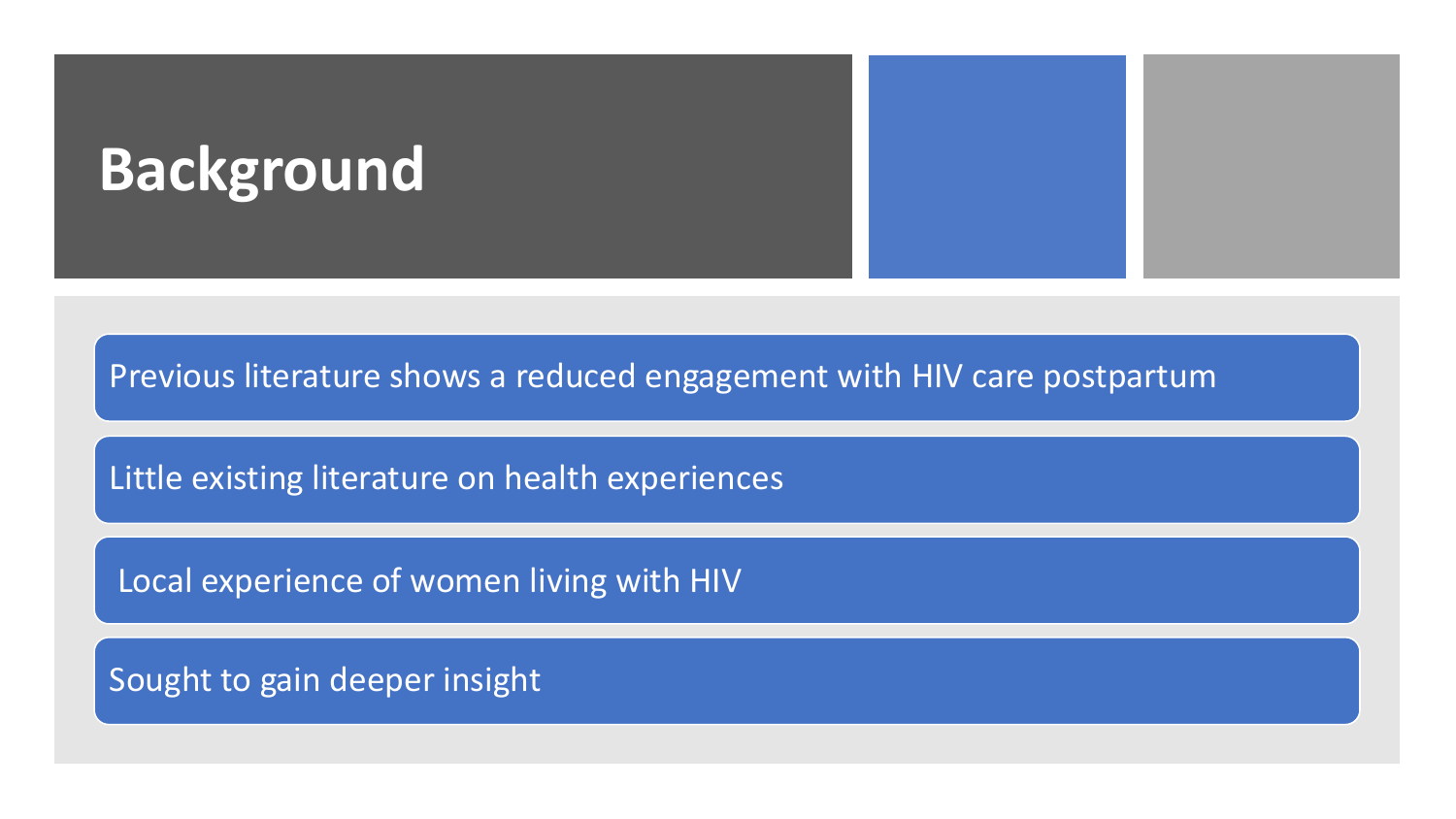### **Methods**

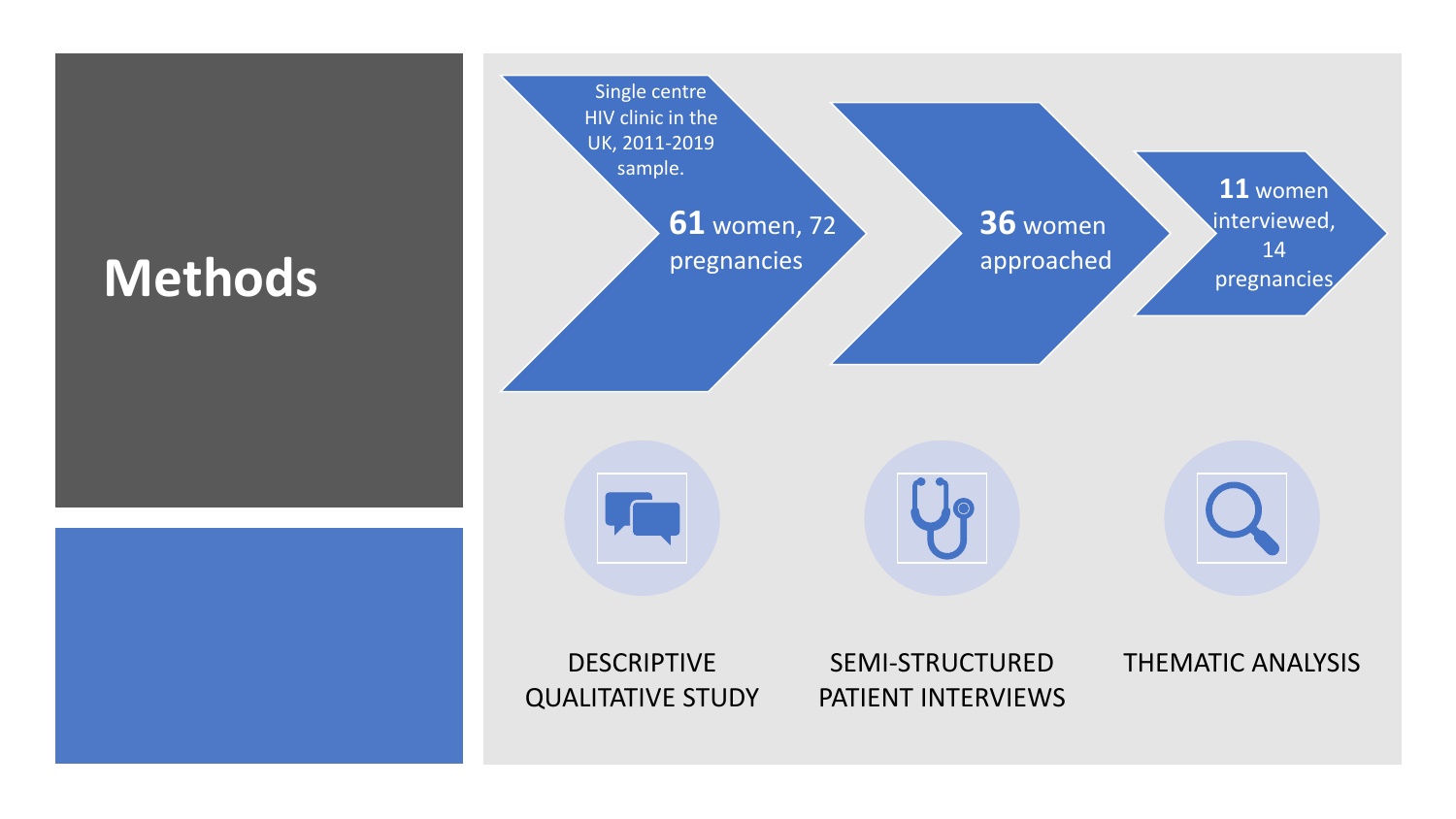# **Findings**

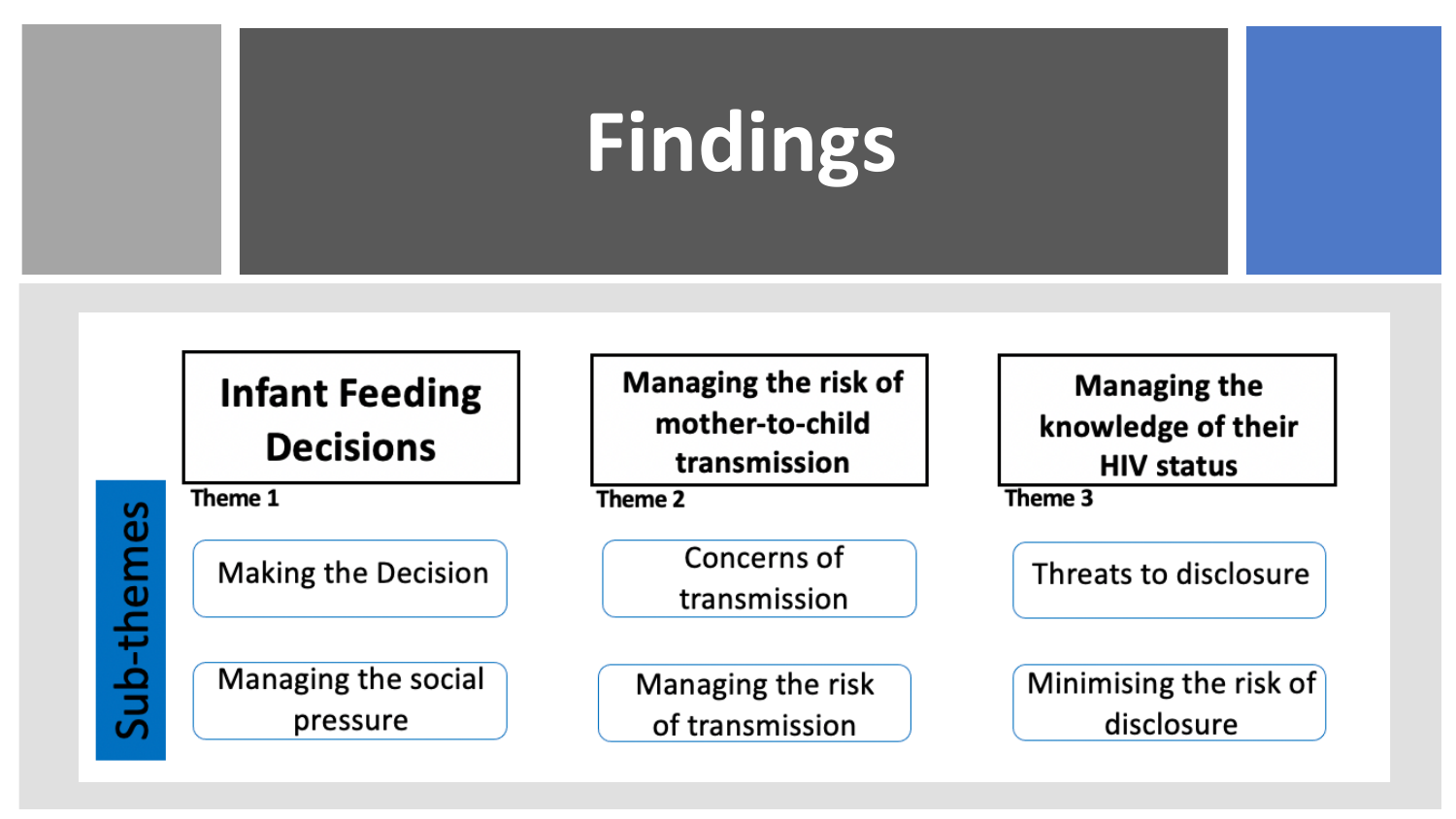### **Infant Feeding Decisions**

*"I would have loved to be able to feed my child with my body, but it just wasn't an option, so I just had to get my head round that" (participant 10)*

### **Making the decision Managing the social pressure**

*"I've had people say to me, I'm such a bad mother, I've had people say that I am trying to keep my shape that's why I am not breastfeeding"*

*(participant 2)*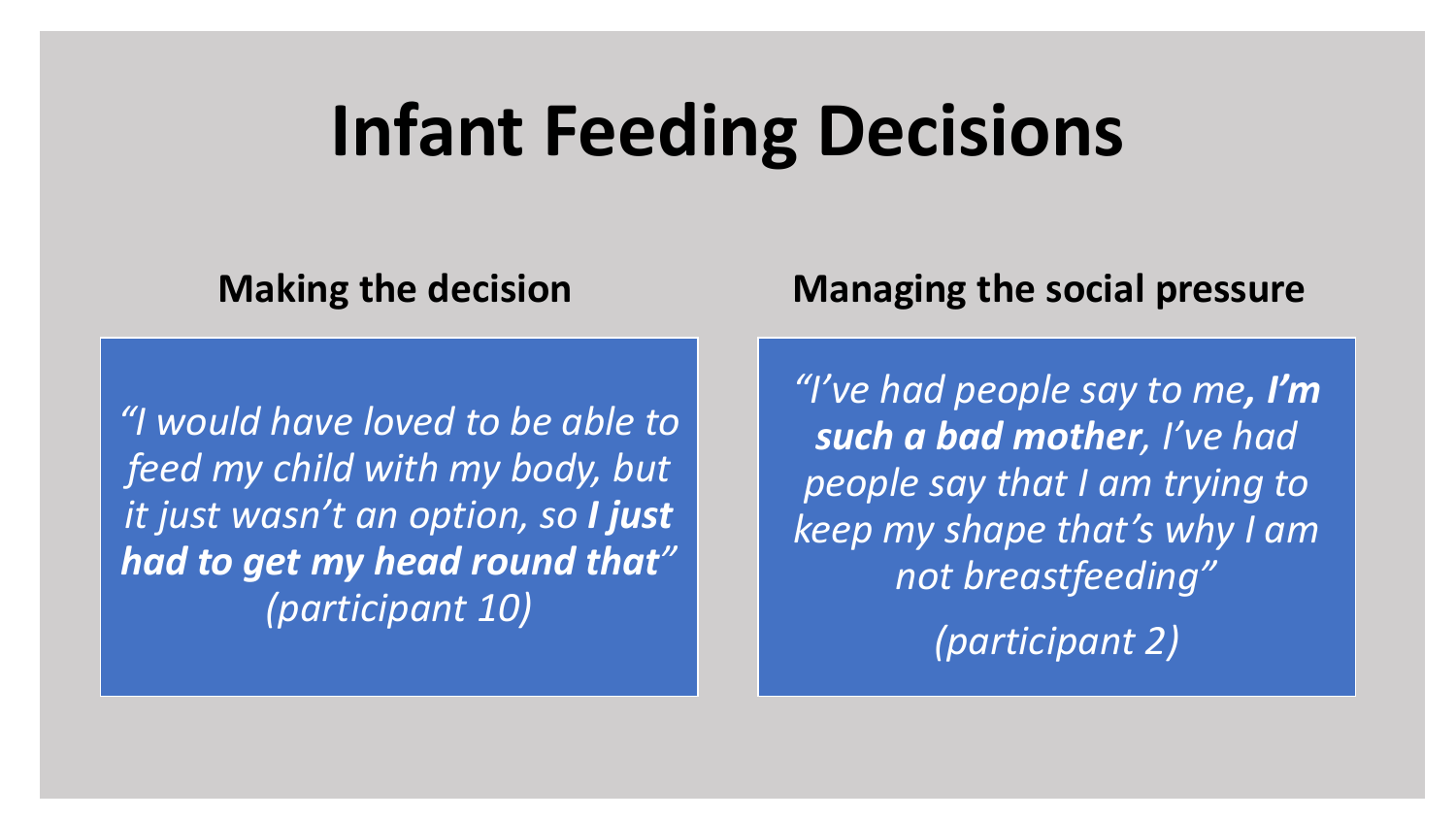### **Managing the risk of mother-to-child transmission**

*"I'm just particular about having safe delivery, safe baby, HIV free baby.*" *(participant 2)*

### **Concerns of transmission Managing the risk of transmission**

*"there was a time when I missed a dose, but I panicked. I felt like I had literally dropped her on the floor." (participant 7)*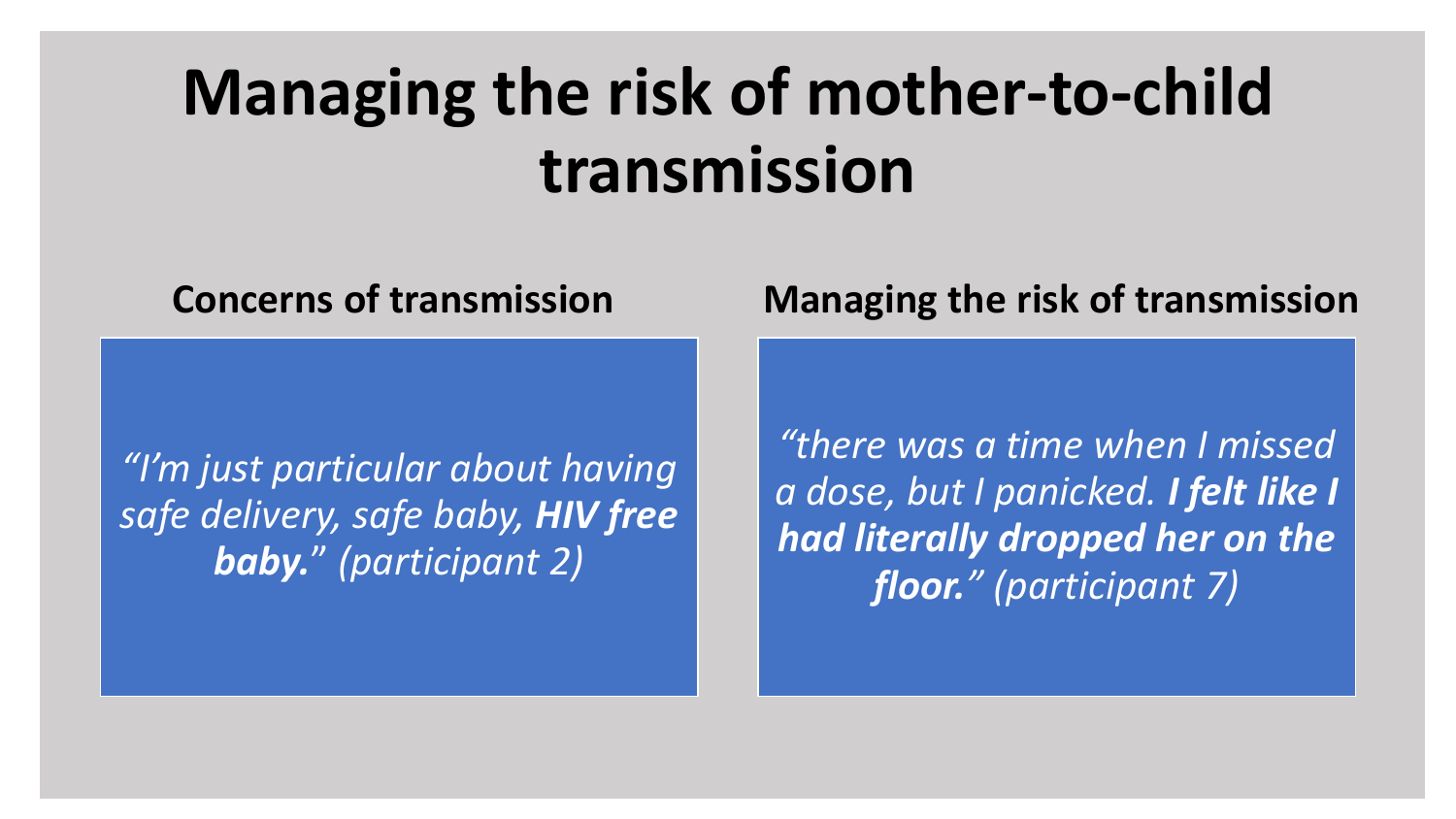### **Managing the knowledge of their HIV status**

*"there were more people in the circle of trust because I was pregnant…and then nurses and everybody knowing, so I felt like, almost like I couldn't quite hold my information" (participant 11)*

### **Threats to disclosure Minimising the risk of disclosure**

*"they were able to give me my own room, so I was okay to talk about [my HIV openly] when people came in". (participant 4)*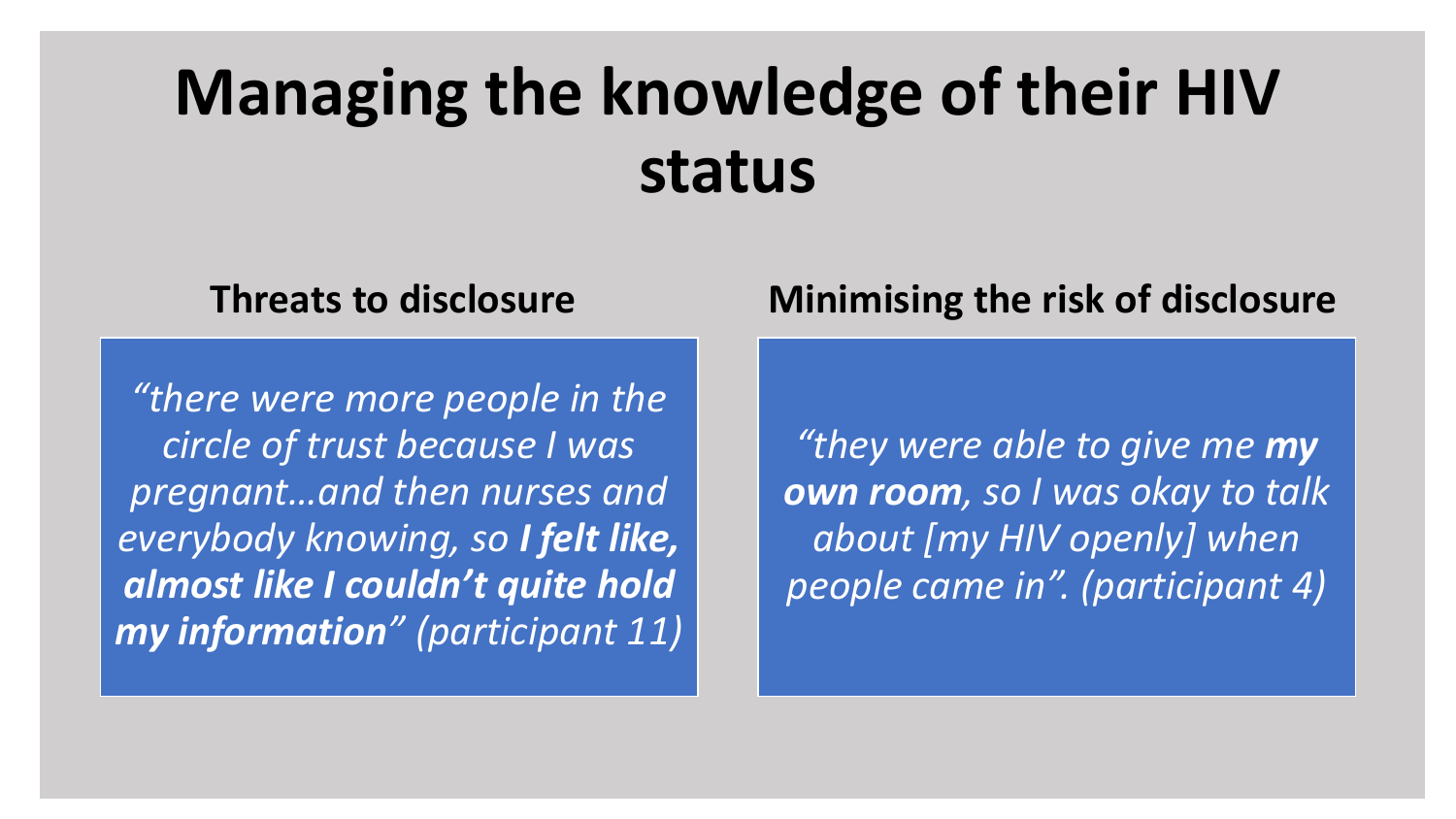### **Discussion**

Increased risk of disclosure during pregnancy and postpartum

Role of healthcare staff across maternity and HIV services

Current HIV and pregnancy/postpartum guidance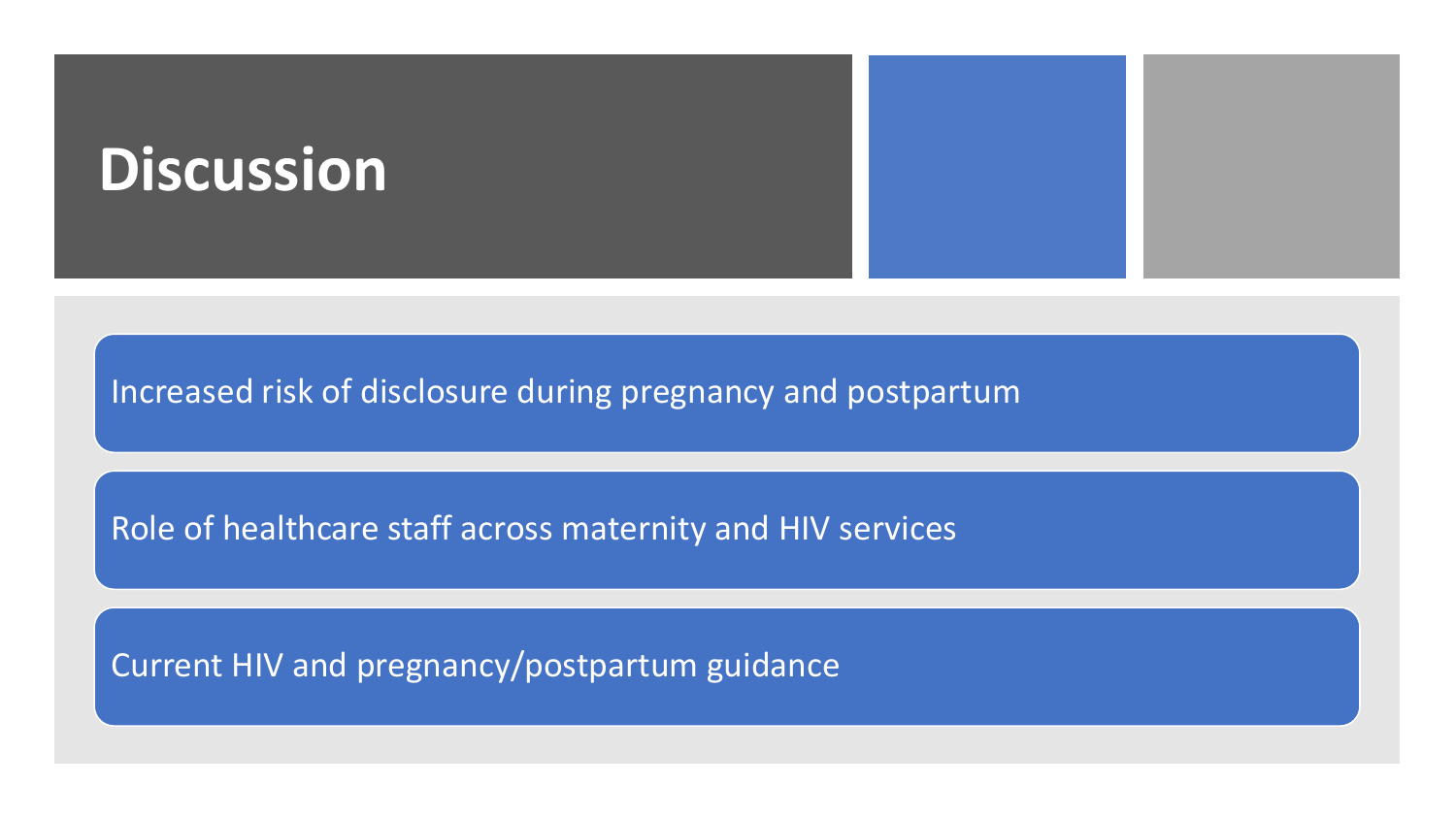

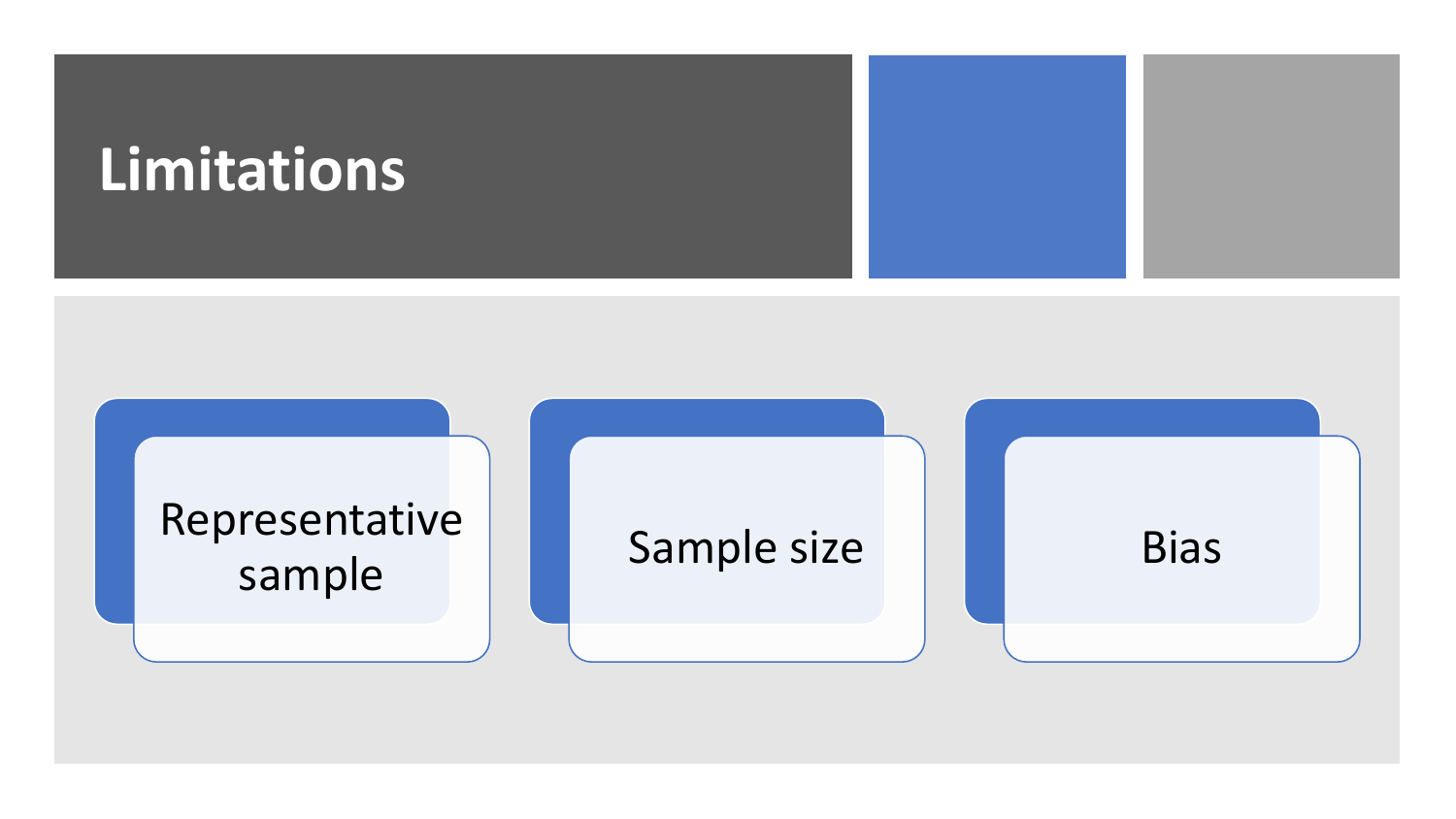### **Conclusion**

- What have we learnt?
	- Hidden social and emotional impact of not breastfeeding
	- Psychological burden of possible risk of transmission
	- HIV stigma and fear of disclosure during pregnancy and postpartum

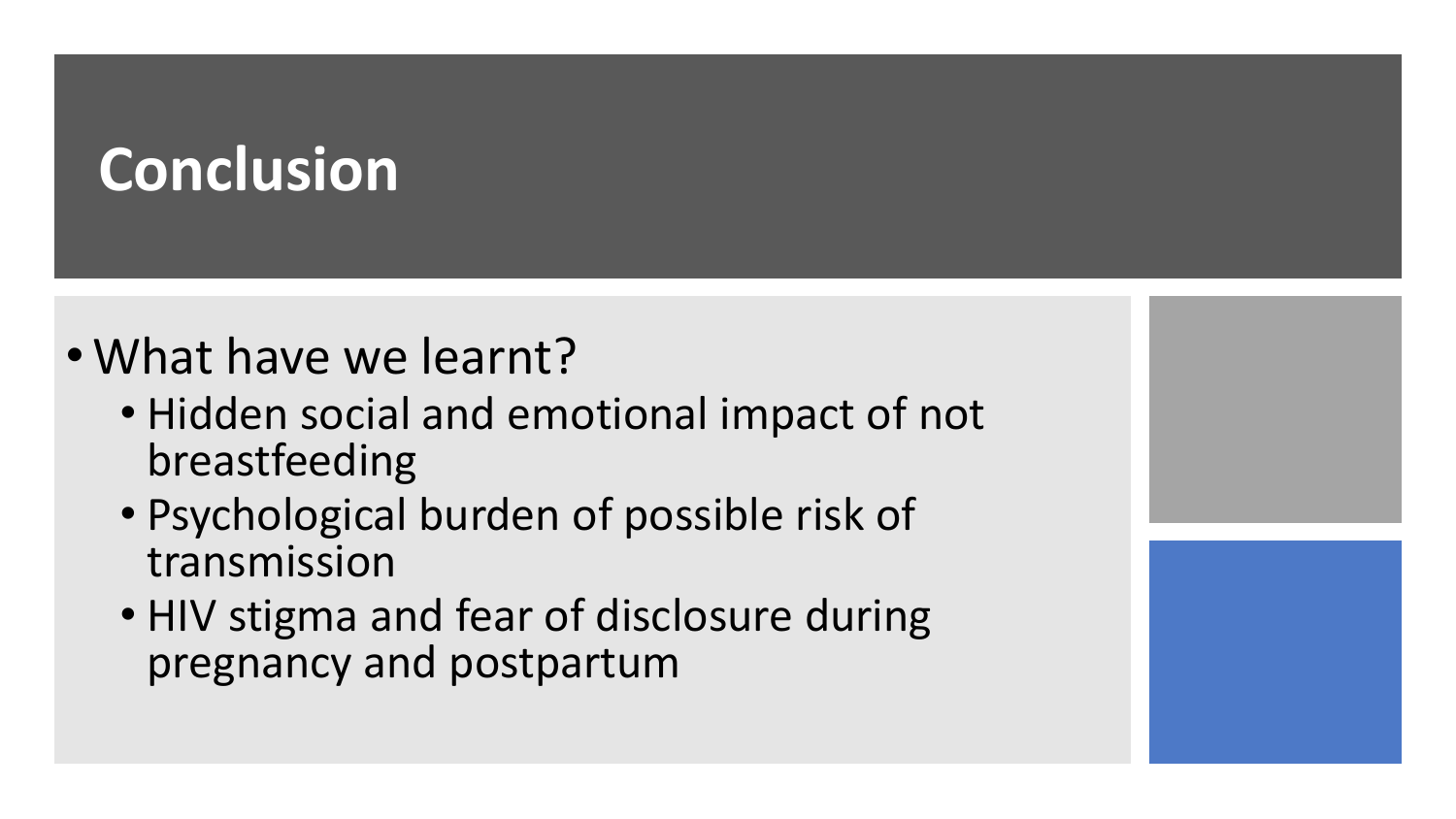## Thank you!

• **Any questions?**



**Special thanks to Dr Paul Collini, Dr Julia Greig and Dr Hilary Piercy**